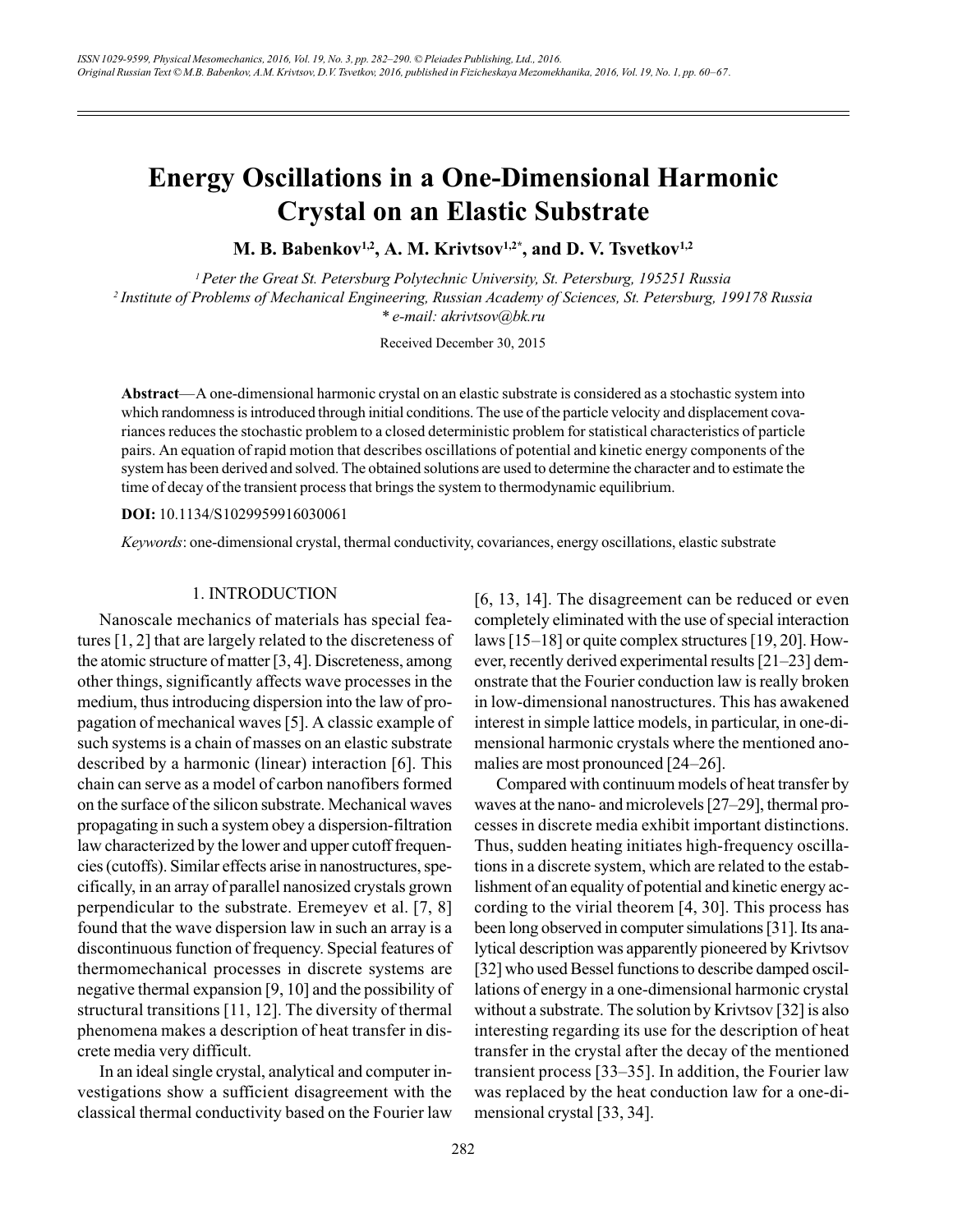The present paper is devoted to an investigation of high-frequency energy oscillations using the harmonic model of a one-dimensional crystal on an elastic substrate, which presents a generalization of the model discussed earlier [32]. The approach proposed in this paper is based on previous papers [32, 35, 36]. It provides dynamic equations for statistical characteristics of the crystal and an analytical description of thermal processes in the crystal. The crystal is considered to be a stochastic system, into which randomness is introduced through initial conditions. Deterministic dynamic equations are deduced for the particle velocity and displacement covariance. The solution of these equations yields an accurate analytical representation and approximate asymptotic formulae describing the transient process that brings the system to the state of thermodynamic equilibrium. The analytical results are confirmed by computer simulation.

#### 2. DYNAMIC EQUATIONS OF A CHAIN

Consider a chain composed of identical masses  $m$ connected by springs of stiffness  $C_0$ . The chain is on an elastic substrate of stiffness  $C_1$ . Then the dynamic equation of chain particles has the form

$$
\ddot{u}_n = (\omega_0^2 \Delta_n^2 - \omega_1^2) u_n,
$$
\n
$$
\text{def} \quad \overline{G_{n-1}} \quad \text{def} \quad (1)
$$

$$
\omega_0 = \sqrt{C_0/m}, \ \omega_1 = \sqrt{C_1/m},
$$

where  $u_n$  is the displacement of the *n*th particle,  $\Delta_n^2$  is the second-order difference operator:

$$
\Delta_n^2 u_n \stackrel{\text{def}}{=} u_{n-1} - 2u_n + u_{n+1},\tag{2}
$$

*n* is the index that takes integer values. Equation  $(3)$  can be written as

$$
\ddot{u}_n = \omega_0^2 (u_{n-1} - (2 + \epsilon)u_n + u_{n+1}),
$$
\n
$$
\epsilon = \omega_1^2 / \omega_0^2 = C_1 / C_0.
$$
\n(3)

For analytical constructions, the crystal is rendered infinite. The approximate model of the infinite crystal used for the numerical analysis is a chain consisting of  $N \gg 1$ particles subject to the periodicity condition  $u_{k+N} = u_k$ .

We consider initial conditions corresponding to an instanteneous thermal disturbance

$$
u_n|_{t=0} = 0, \ \dot{u}_n|_{t=0} = \sigma \rho_n,\tag{4}
$$

where  $\rho_n$  is the independent random variables with zero expectation and unit variance and  $\sigma$  is the deviation of initial velocities. Initial conditions (4) can be interpreted as an ultrashort laser pulse applied to the crystal [37]. We assume that initial condition (4) is statistically homogeneous in space, i.e. all statistical characteristics  $\rho_n$  are independent of  $n$ .

## 3. DETERMINATION OF NONLOCAL ENERGY

For heat transfer problems in a one-dimensional crystal, a covariance matrix was first used by Rieder et al. [38] who found steady-state heat flow between hot and cold heat reservoirs. Following [32, 33], we introduce the nonlocal (covariant) kinetic energy

$$
K_n \stackrel{\text{def}}{=} \frac{1}{2} m \langle v_s v_{s+n} \rangle, \tag{5}
$$

where  $v_s = \dot{u}_s$  is the particle velocity and triangular brackets stand for the expectation value. Nonlocal potential energy acquires the form

$$
\Pi_n \stackrel{\text{def}}{=} \frac{1}{2} C_0 \langle \varepsilon_s \varepsilon_{s+n} \rangle + \frac{1}{2} C_1 \langle u_s u_{s+n} \rangle, \tag{6}
$$

where  $\varepsilon_s \stackrel{\text{def}}{=} u_{s+1} - u_s$  is the bond strain. If conventional energy is determined by the velocity and strain dispersion, then nonlocal energy is defined by covariance<sup>1</sup> of the same values for a pair of particles whose position indices differ by  $n$ . Since the crystal is in the statistically homogeneous state, the introduced quantities are independent of the position index s but they essentially depend on the correlation index *n*. At  $n = 0$ , formulae (5) and (6) allow for the conventional energy

$$
\Pi_0 = \frac{1}{2} C_0 \langle \varepsilon_s^2 \rangle + \frac{1}{2} C_1 \langle u_s^2 \rangle,
$$
  
\n
$$
K_0 = \frac{1}{2} m \langle v_s^2 \rangle, \ E_0 = \Pi_0 + K_0.
$$
\n(7)

For computer simulation, the expectation in the covariance calculation can be approximately replaced by averaging over all possible values of  $s$  in the crystal.

The use of the energy term for the introduced quantities is related to the fact that the total nonlocal energy

$$
E_n \stackrel{\text{def}}{=} K_n + \Pi_n
$$

remains unaltered. Let us demonstrate it. Use dynamic equation (3) to calculate the time derivative of nonlocal kinetic energy

$$
\dot{K}_n = m \langle v_s \dot{v}_{s+n} \rangle = (C_0 \Delta_n^2 - C_1) \langle v_s u_{s+n} \rangle. \tag{8}
$$

The latter equation is deduced with the covariance symmetry identity [32]

$$
\langle f_{s+n}g_s \rangle = \langle f_s g_{s+n} \rangle. \tag{9}
$$

By using the representation  $\langle \varepsilon_{s} \varepsilon_{s+n} \rangle = -\Delta_n^2 \langle u_s u_{s+n} \rangle$ [32], we calculate the derivative of potential energy

$$
\begin{aligned} \n\dot{\Pi}_n &= -C_0 \Delta_n^2 \langle v_s u_{s+n} \rangle + C_1 \langle v_s u_{s+n} \rangle \\ \n&= (C_1 - C_0 \Delta_n^2) \langle v_s u_{s+n} \rangle = -\dot{K}_n. \n\end{aligned} \tag{10}
$$

<sup>&</sup>lt;sup>1</sup> For centered random variables, the covariance presents an expectation value of their product.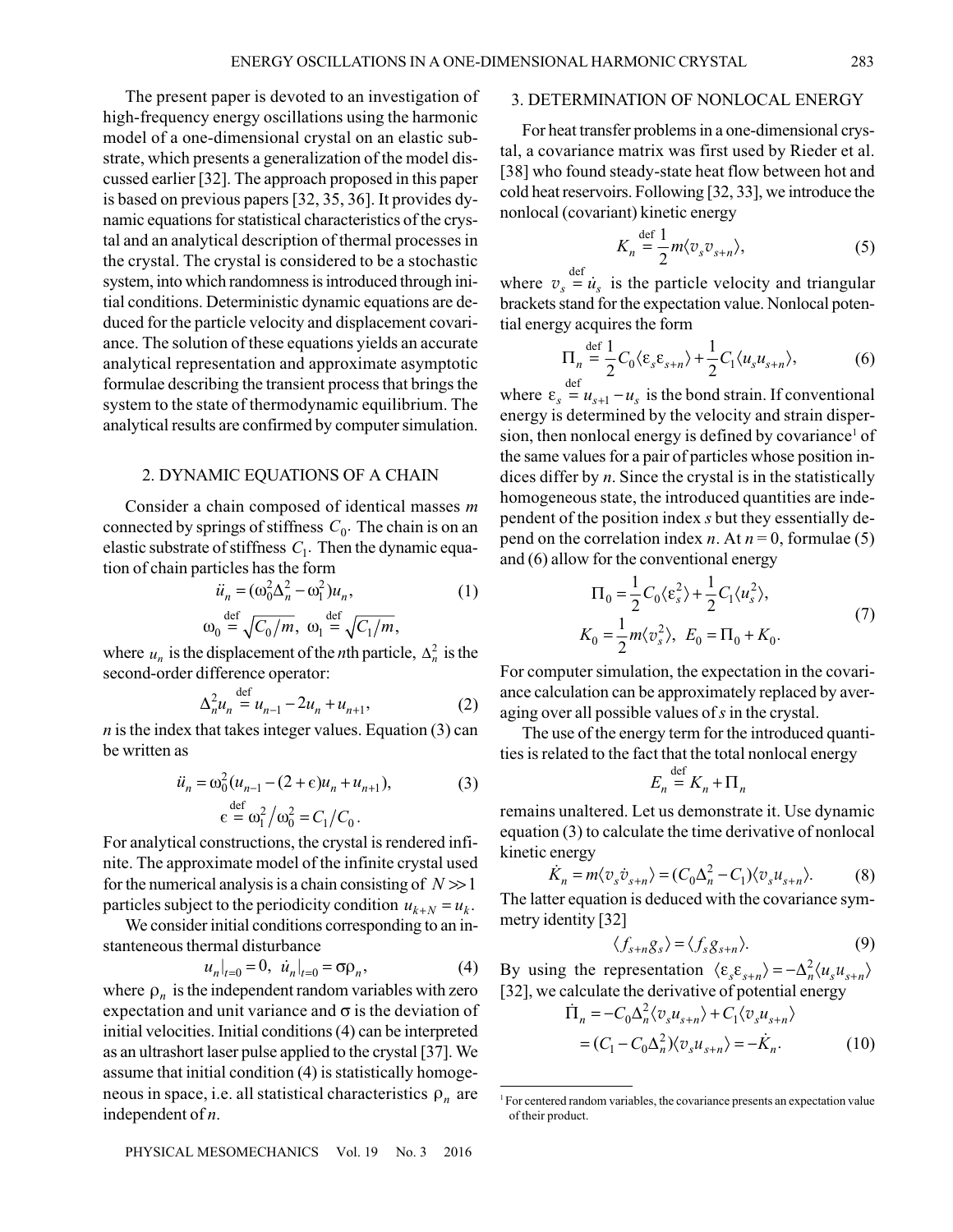From equality  $(10)$  it follows that the system conserves the total energy. Thus, nonlocal energy  $E_n$  obeys the law of conservation of energy similar to that of mechanical energy.

#### **4. DYNAMICS OF NONLOCAL ENERGY**

We obtain analytical equations to describe high-frequency oscillations of potential and kinetic energy in a crystal. Dynamic equation (1) of the chain is used to calculate the second derivative of potential energy

$$
\Pi_n = (C_1 - C_0 \Delta_n^2) (\langle v_s v_{s+n} \rangle + \langle \ddot{u}_s u_{s+n} \rangle)
$$
  
=  $2(\omega_1^2 - \omega_0^2 \Delta_n^2) L_n,$  (11)

where  $L_n = K_n - \Pi_n$  is the nonlocal Lagrangian of the system. Differentiating the Lagrangian twice with respect to time and considering for  $\ddot{\Pi}_n = -\ddot{K}_n$  (10), we derive

$$
\ddot{L}_n = 4(\omega_0^2 \Delta_n^2 - \omega_1^2) L_n,\tag{12}
$$

or in the explicit form

$$
\ddot{L}_n = 4\omega_0^2 (L_{n-1} - (2 + \epsilon)L_n + L_{n+1}).
$$
 (13)

The resulting equation for  $L_n$ , as with the case of no substrate [32], differs from the dynamic equation of the chain (3) only by a doubled partial frequency  $\omega_0$ .

## **5. ANALYTICAL SOLUTION**

Initial values of  $L_n$  and  $\dot{L}_n$  determined by dispersions and particle velocity and displacement covariances at the initial moment are taken as initial conditions for Eq. (13). According to initial conditions (4), different particles have independent initial velocities and zero initial displacements. Then, using the definitions of nonlocal potential and kinetic energies  $(5)$ ,  $(6)$  we obtain

$$
L_n|_{t=0} = E\delta_n, \dot{L}_n|_{t=0} = 0,\tag{14}
$$

where  $E = m\sigma^2/2$  is the total energy of the chain and  $\delta_n$ is the discrete function<sup>2</sup>.

Thus, the dynamics of energy in the stochastic prob $lcm(3)$ , (4) is determined from the deterministic initial problem  $(13)$ ,  $(14)$ . This means that the progress of a random process is completely determined by initial conditions (14) while energy oscillations are independent of the initially selected velocity distribution function.

With initial conditions  $(14)$ , Eq.  $(13)$  is solved using the discrete Fourier transform [39] to give:

$$
L_n = \frac{2E}{\pi} \int_0^{\pi/2} \cos(2\sqrt{4\sin^2 p + \epsilon} \omega_0 t) \cos(2pn) dp. \tag{15}
$$

A similar expression was obtained by Gendelman et al. [40] when studying a sinusoidal thermal disturbance in the crystal on the substrate. For conventional energy, the correlation coefficient  $n$  is zero. By using the notation  $L = L_0$ , from (15) we derive

$$
L = \frac{E}{\pi} \int_{0}^{\pi} \cos(2\sqrt{4\sin^2 p} + \epsilon \omega_0 t) dp.
$$
 (16)

After the Lagrangian is found, the kinetic and potential energies are calculated according to the formulae

$$
K(t) = E \frac{1 + L(t)}{2}, \ \Pi(t) = E \frac{1 - L(t)}{2}.
$$
 (17)

Write Lagrangian values (15) for the two extreme cases

$$
\epsilon = 0: L = EJ_0(4\omega_0 t) \approx \frac{E}{\sqrt{2\pi\omega_0 t}} \cos(4\omega_0 t - \pi/4),
$$
  
\n
$$
\epsilon = \infty: L = E \cos(2\omega_0 t).
$$
 (18)

Here we use the identity  $\sqrt{\epsilon}\omega_0 = \omega_1$ . In the first case ( $\epsilon$  = 0), there is no substrate and a solution coincides with the solution obtained previously [32]. In accordance with properties of the Bessel function, the Lagrangian describes damped oscillations with a frequency and amplitude inversely proportional to the square root of time (an approximate formula is valid for not too short times). In the second case ( $\epsilon = \infty$ ), particles do not interact and consequently perform undamped oscillations with the same frequency and phase (since all of them are simultaneously excited at  $t=0$ ). Energies as quadratic functions of displacements and coordinates oscillate with a doubled frequency  $2\omega_1$ , where the frequency  $\omega_1$  is determined by the substrate stiffness.

Represent solution  $(15)$  in the form convenient for the asymptotic analysis. To do this, we calculate the Laplace time transform of the integrand in (15). After reverse Laplace transformation, integration over  $p$  yields

$$
L = E \frac{d}{dt} \int_0^t J_0(2\sqrt{4 + \epsilon} \omega_0(t - \tau)) J_0(2\sqrt{\epsilon} \omega_0 \tau) d\tau.
$$
 (19)

The transformation data are detailed in Appendix A1. The value  $\sqrt{4+\epsilon} \omega_0$  in expression (19) is equal to the upper cutoff frequency while  $\sqrt{\epsilon \omega_0}$  corresponds to the lower cutoff frequency for the chain on the elastic substrate (3). The calculation of the time derivative t leads to the expression

$$
\frac{L}{E} = J_0 (2\sqrt{4 + \epsilon} \omega_0 t) - 2\sqrt{\epsilon} \omega_0
$$
\n
$$
\times \int_0^t J_0 (2\sqrt{4 + \epsilon} \omega_0 (t - \tau)) J_1 (2\sqrt{\epsilon} \omega_0 \tau) d\tau. \tag{20}
$$

PHYSICAL MESOMECHANICS Vol. 19 No. 3 2016

 $^{2}\delta_{n}$  = 1 for  $n = 0$  and  $\delta_{n} = 0$  for  $n \neq 0$ .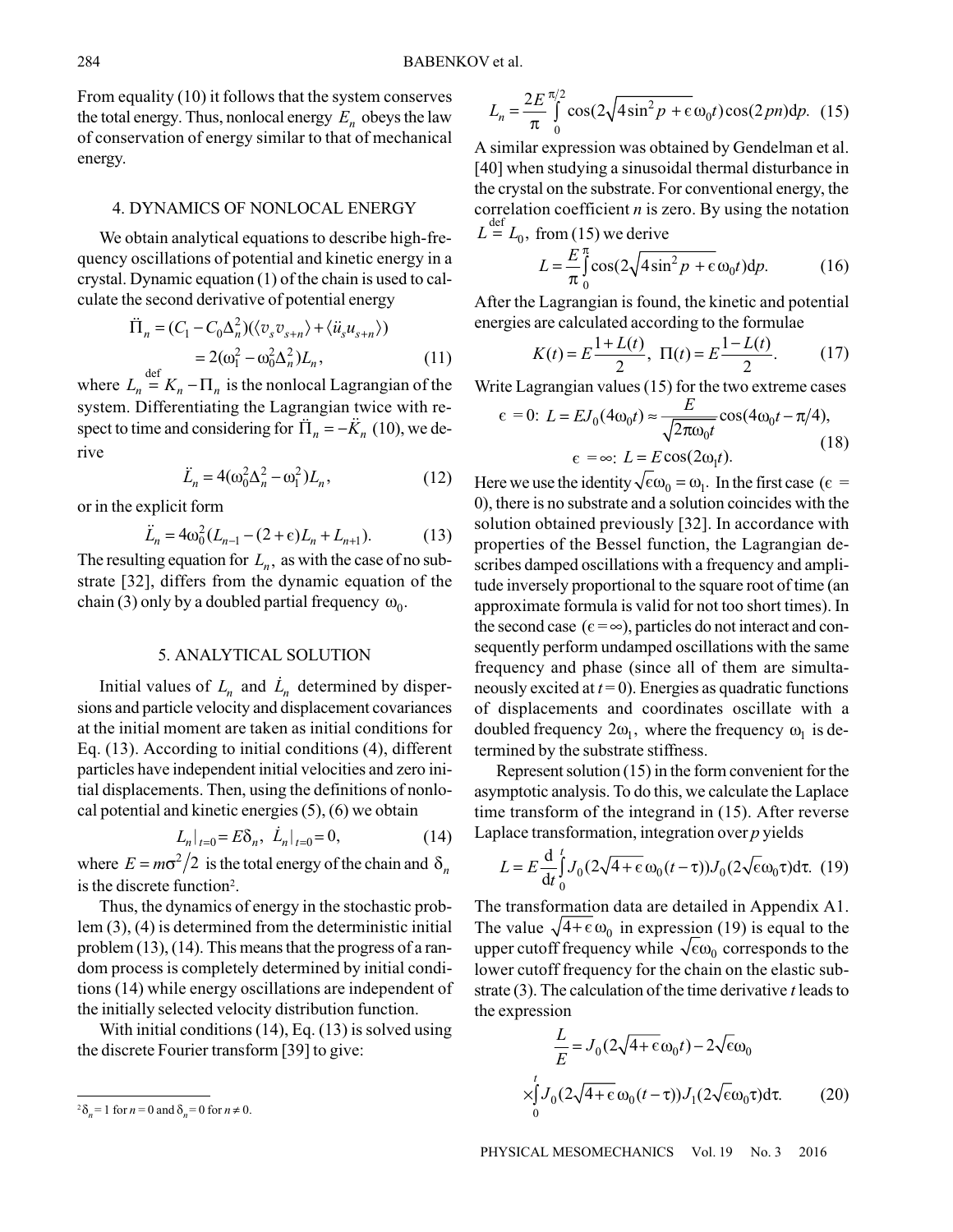## **6. SOFT SUBSTRATE**

At small values  $\epsilon$ , from formula (20) we obtain the following asymptotic representation of the Lagrangian as the sum of two Bessel functions (the asymptotic development is given in Appendix A2):

$$
\frac{L}{E} \approx J_0 (2\sqrt{4+\epsilon} \omega_0 t) - \frac{1}{2} \sqrt{\epsilon} J_1 (2\sqrt{\epsilon} \omega_0 t). \tag{21}
$$

The numerical analysis shows that the formula has a negligible error up to  $\epsilon = 1$  (see Appendix A3). Figure 1 illustrates the solution of (20) and its slow component  $\sqrt{\epsilon}J_1(2\sqrt{\epsilon}\omega_0 t)/2$ , on which high-frequency oscillations  $J_0(2\sqrt{4} + \epsilon \omega_0 t)$  are superimposed. Both slow and highfrequency components of oscillations damp according to properties of the Bessel functions, in proportion to  $1/\sqrt{t}$ .

From  $(21)$  it is easy to derive constraints for the Lagrangian. For the Bessel function we estimate

$$
|J_0(2x)| < \frac{1}{\sqrt{\pi x}},\tag{22}
$$

where bounding functions can be considered to be envelopes to a high accuracy. Summarizing the constraints for each of the Bessel functions entering (21), we obtain the estimate for  $L(t)$ 

$$
|L(t)| < L_*(t), \ L_*(t) = \left(\frac{1}{\sqrt[4]{4+\epsilon}} + \frac{\sqrt[4]{\epsilon}}{2}\right) \frac{E}{\sqrt{\pi \omega_0 t}}. \quad (23)
$$

The bounding functions  $\pm L_*(t)$  are shown by dashed lines in Fig. 1.

It is easy to show that the following inequality holds

$$
L_*(t) \ge L_*(t)|_{\epsilon=0} = \frac{E}{\sqrt{2\pi\omega_0 t}}.\tag{24}
$$

According to  $(24)$ , in the crystal on the elastic substrate a balance between potential and kinetic energy (damping of Lagrangian oscillations) is established slower than that in the free crystal ( $\epsilon = 0$ ). This agrees well with the fact that in the extreme case when particles interact with the



Fig. 1. Lagrangian oscillations for the soft substrate ( $\epsilon$  = 0.1). The solid line shows the slow component of the signal. The dashed lines show bounding functions (23). The time scale  $\tau_0 = 2\pi/\omega_0$ .

PHYSICAL MESOMECHANICS Vol. 19  $\sqrt{2}$ 2016 substrate and do not interact with each other ( $\epsilon = \infty$ ) no damping occurs (see the second formula in  $(18)$ ).

It was previously found [32] that in the case of no substrate the time dependence of the Lagrangian is described by the differential Bessel equation

$$
\ddot{L} + \frac{1}{t}\dot{L} + 16\omega_0^2 L = 0.
$$
 (25)

This equation is evidently satisfied by the Lagrangian  $L(t) = E J_0(4\omega_0 t)$  derived in (18) at  $\epsilon = 0$ . We obtain a generalization of (25) for a soft elastic substrate. Consider asymptotic representation (21). Combining differential operators corresponding to Bessel functions of the zero and first orders, we obtain

$$
(t2 \partial_t^2 + t \partial_t + 4\epsilon \omega_0^2 t^2 - 1)(16t^2 \omega_0^2 + 1)^{-1}
$$
  
× $(t2 \partial_t^2 + t \partial_t + 4(4 + \epsilon) \omega_0^2 t^2) L(t) = 0.$  (26)

The time function  $(16t^2\omega_0^2 + 1)^{-1}$  is introduced to reduce the factor that arises due to the noncommutation of these operators. Resulting differential equation  $(26)$  is of the fourth order with respect to time, which is typical of systems with two coupled oscillators. In addition, this equation is transient and reversible, similarly to (25). A solution of Eq.  $(26)$  is function  $(21)$  with the initial conditions

$$
t=0; L=E, \dot{L}=-\frac{1}{2}E\omega_0 \epsilon,
$$
  

$$
\ddot{L}=-2E\omega_0^2(4+\epsilon), \quad \dddot{L}=\frac{3}{2}E\omega_0^3\epsilon^2.
$$
 (27)

Note that  $\dot{L}|_{t=0} = 0$  according to initial conditions  $(14)$ . Initial conditions  $(27)$  set a small nonzero value for  $\left.L\right|_{t=0}$ . This discrepancy is due to the approximate character of formula (21). At  $\epsilon = 0$ , Eq. (26) can be partially integrated, which gives initial equation (25) for  $L(t)$  corresponding to the right bracket in  $(26)$ . Thus, the equation of Lagrangian oscillations (27) is a generalization of Eq.  $(25)$  for the chain on the soft substrate. At the moment it is unclear whether it is possible to construct a similar equation for an arbitrary stiffness of the substrate.

## 7. HARD SUBSTRATE

From the numerical analysis of the diagram of  $(20)$  at high  $\epsilon$  it follows that the solution may be approximately represented as a product of a low-frequency Bessel function and high-frequency harmonic oscillations. Frequencies are defined by characteristic frequencies of depen $dence (19)$ 

$$
\Omega_1 \stackrel{\text{def}}{=} (\sqrt{4 + \epsilon} + \sqrt{\epsilon}) \omega_0, \ \Omega_2 \stackrel{\text{def}}{=} (\sqrt{4 + \epsilon} - \sqrt{\epsilon}) \omega_0, \ (28)
$$

where  $\Omega_1$  and  $\Omega_2$  are the sum and difference of the cutoff frequencies for the chain on the substrate. From the analytical and numerical analysis of formula (20), the fol-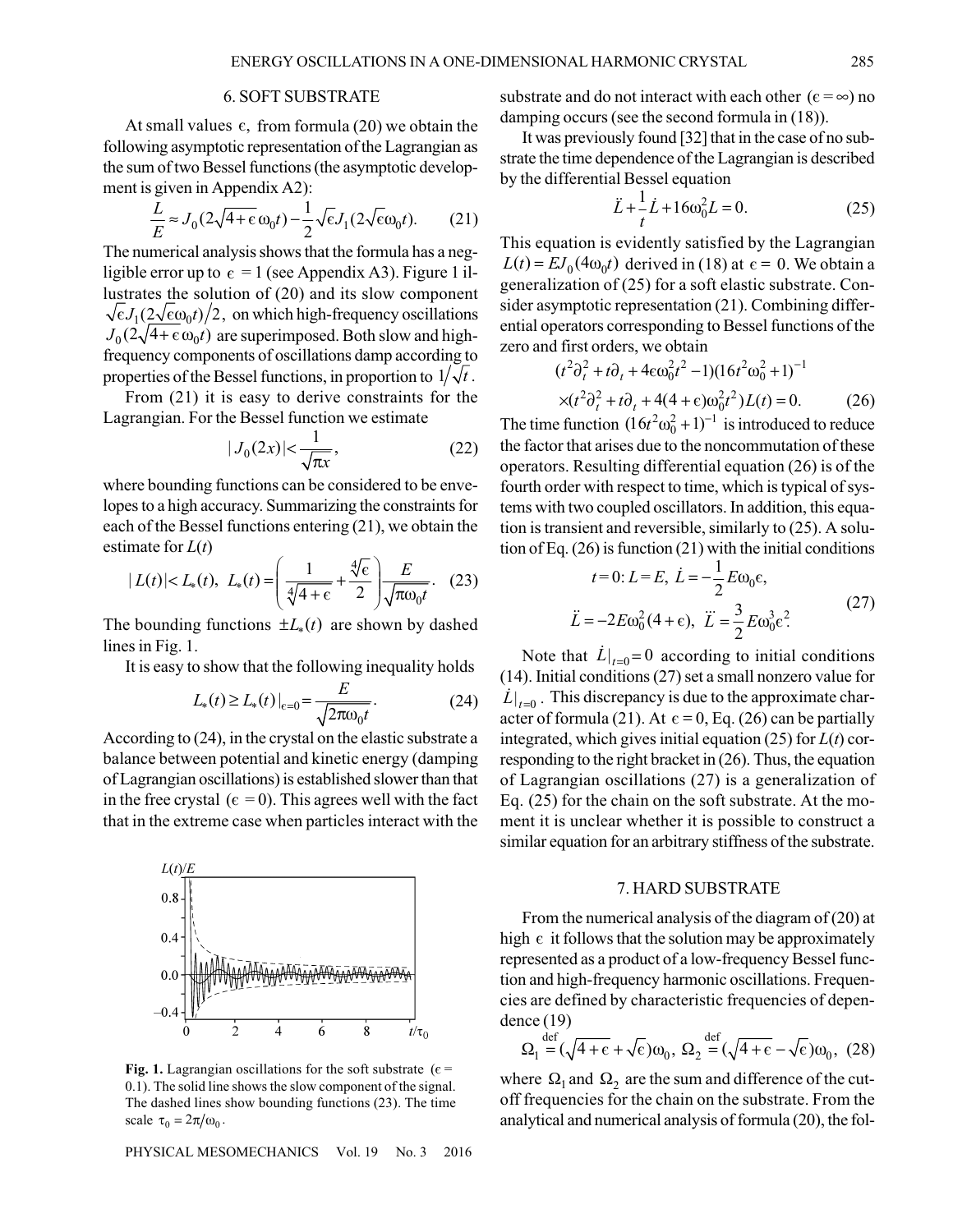

Fig. 2. Lagrangian oscillations for the hard substrate ( $\epsilon$  = 24). The solid line shows an envelope, the dashed lines show bounding functions (30).

lowing asymptotic representation has been empirically obtained:

$$
L \approx E J_0(\Omega_2 t) \cos(\Omega_1 t). \tag{29}
$$

According to formula  $(29)$ , beats occur in the system: the envelope curve  $J_0(\Omega_2 t)$  restricts the wave packet filled with a high-frequency signal  $cos(\Omega_1 t)$  (Fig. 2). In accordance with properties of the Bessel function, the envelope amplitude is attenuated as  $1/\sqrt{t}$ . The numerical analysis shows that formula (29) is asymptotically exact at high  $\epsilon$  (see Appendix A3), which however requires further analytical verification.

Using formula  $(29)$  and estimate  $(22)$ , we obtain constrains for the Lagrangian

$$
|L(t)| < L_*(t),\tag{30}
$$
\n
$$
L_*(t) = \frac{E}{\sqrt{\Omega_2 t \pi/2}} = \frac{\sqrt{2}E}{\sqrt{\pi(\sqrt{4 + \epsilon} - \sqrt{\epsilon})\omega_0 t}}.
$$

The bounding functions  $\pm L_*(t)$  are shown by dashed lines in Fig. 2. At  $\epsilon \to \infty$ ,  $\Omega_1 \to 2\omega_1$  and  $\Omega_2 \to 2\omega_0^2/\omega_1 \to 0$ hold to give  $L \to E \cos(2\omega_1 t)$  from approximate formula (29), which coincides with (18) obtained previously by exact formula (16). At  $\epsilon \rightarrow \infty$  estimate (23) yields an overestimated result  $L_* \rightarrow \infty$ . The simplest estimation formula that is valid for arbitrarily large  $\epsilon$  has the form

$$
L_*(t) = \min\left(E, \frac{E}{\sqrt{\Omega_2 t \pi/2}}\right).
$$
 (31)

## 8. APPROXIMATION AND NUMERICAL **SOLUTION**

Lagrangian oscillations obtained by solving (20) at different ratios of stiffnesses of the substrate and springs between particles resemble oscillations in the system with two degrees of freedom in viscous friction. Figures 1 and 2 exhibit a typical behavior of such a system, i.e. frequency aliasing and beating. However, in contrast to the system in viscous friction, damping is described by a power law rather than by an exponential curve, *i.e.* amplitudes are inversely proportional to the square root of time.

Figure 3a plots a solution of  $(20)$  at equal stiffnesses of springs connecting masses with each other and with the substrate. This case is satisfactorily approximated by each of approximate formulae (21) and (29). The main differences are observed at the extrema where both asymptotic representations somewhat underestimate the exact solution as to amplitude (see Fig. 3a). Thus, the found approximate solutions provide a good approximation: solution (21) for  $C_1 \leq C_0$  and solution (29) for  $C_1 \ge C_0$ , thereby covering all possible ratios of stiffnesses.

The analytical results are verified by computer simulation. The system of discrete dynamic equations of the chain  $(3)$  with stochastic initial conditions  $(4)$  is solved numerically by a central difference method with the integration step  $0.001\tau_0$ , where  $\tau_0 = 2\pi/\omega_0$ . Initial velocities are set by a random number generator with a uniform distribution. Expectation is calculated as the average



Fig. 3. Energy oscillations at equal stiffnesses:  $\epsilon = 1$  ( $C_1 = C_0$ ). 1—exact solution (20); 2—asymptotic behavior (21); 3—asymptotic behavior (29) (a), comparison of the exact solution (solid line) and the solution obtained by computer simulation (circles) (b).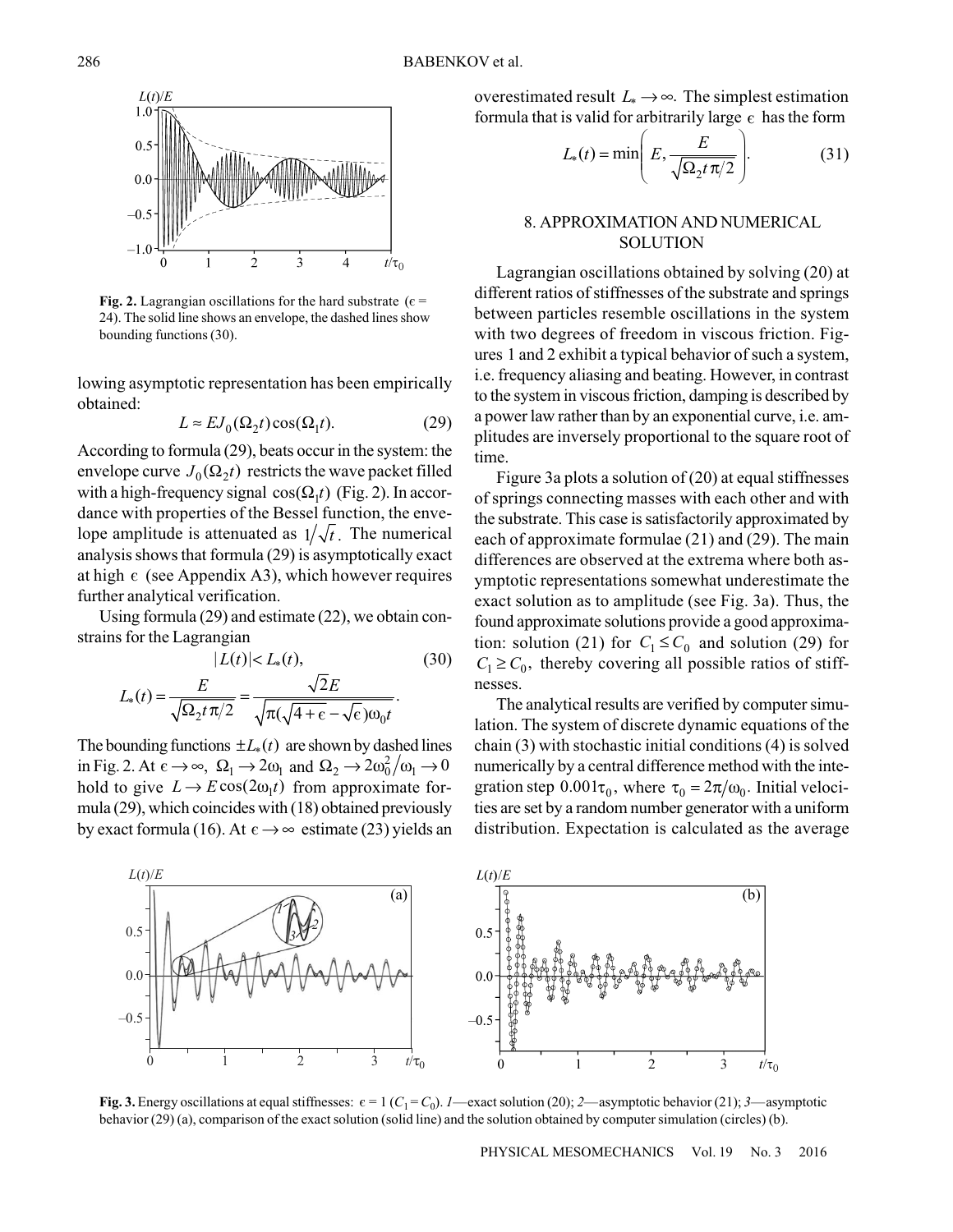over the crystal. The chain consists of 20 000 particles to provide the required accuracy of the numerical solution. As can be seen graphically, the numerical and analytical solutions agree on the assumed scale. A similar agreement is obtained for the soft and hard substrates.

## 9. CONCLUSION

We consider discrete dynamic equations of an infinite crystal with stochastic initial conditions. The used approach allows a stochastic problem for particle displacements to be reduced to a closed deterministic problem for statistical characteristics of particle pairs. It is thus found that the Lagrangian of the system satisfies the equation of displacement of a particle in the chain with deterministic initial conditions. In the problem of an instanteneous thermal disturbance, the initial condition for this equation is a displacement of a particle by value  $E$ . As the number of particles is infinite, the chain comes to equilibrium in time. Consequently, the Lagrangian vanishes with time; a transient process ends with the balance between kinetic and potential energy, which agrees with the virial theorem. In general, the used approach enables not only a correct identification of parameters of thermodynamic equilibrium but also an analytical description of a nonequilibrium process leading to the mentioned equilibrium.

Along with exact integral formulae, approximate asymptotic formulae are developed for the Lagrangian at a low and high stiffness of the substrate. From properties of the Bessel function it follows that the amplitude of the asymptotic representations decreases as  $1/\sqrt{t}$ , which is typical for such systems. A similar law of energy decay was previously obtained for the chain without the substrate [32]. The asymptotic behavior, but with the substrate, was obtained by Gendelman et al. for a sinusoidal thermal disturbance (however, at significantly lower frequencies corresponding to slow thermal oscillations) [40]. In contrast to the previous results [32], [40], the present solution reveals two oscillation frequencies  $\Omega_1 > \Omega_2$ . For the soft substrate (21), they are the doubled upper and lower cutoff frequencies of the chain on the elastic substrate

$$
\Omega_1 = 2\omega_0 \sqrt{4 + \epsilon}, \ \Omega_2 = 2\omega_0 \sqrt{\epsilon}. \tag{32}
$$

For the hard substrate  $(21)$ , they are the sum and difference of the upper and lower cutoff frequencies

$$
\Omega_1 = \omega_0(\sqrt{4+\epsilon} + \sqrt{\epsilon}), \ \Omega_2 = \omega_0(\sqrt{4+\epsilon} - \sqrt{\epsilon}). \tag{33}
$$

For the soft substrate, the solution presents high-frequency oscillations typical of a free crystal, which are superimposed on slow oscillations associated with the

PHYSICAL MESOMECHANICS Vol. 19 No. 3 2016

elastic substrate (Fig. 1). The situation is reversed for the hard substrate: the system demonstrates beats that have high carrier frequency associated with the elastic substrate and a low frequency envelope determined by properties of both the crystal and substrate (Fig. 2). At close stiffness values, the situation is intermediate and can be well described by approximate solutions derived both at low and high ratios of stiffnesses (Fig. 3). The constructed solutions are used to estimate the time of decay of the transient process, which is shown to increase with a rise in the substrate stiffness. The transient process ends with the achievement of the thermodynamic equilibrium state, in which heat transfer implies a macroscopic description. For the chain without the substrate, such description was given elsewhere [33, 34]; with the substrate, it can be similarly developed using the results of this work.

## **APPENDIX**

## A1. Lagrangian Representation Derived by Convolution

Consider Lagrangian (16)

$$
L = \frac{E}{\pi} \int_{0}^{\pi} \cos(2\sqrt{4\sin^2 p + \epsilon} \omega_0 t) dp.
$$
 (A1)

The Laplace time transform yields

$$
\hat{L} = \frac{E}{\pi} \int_{0}^{\pi} \frac{sdp}{s^2 + 4\epsilon \omega_0^2 + 16\omega_0^2 \sin^2 p}.
$$
 (A2)

After integration, we derive

$$
\hat{L} = Es\hat{f}_1(s)\hat{f}_2(s),\tag{A3}
$$

where

$$
\hat{f}_1(s) \stackrel{\text{def}}{=} \frac{1}{\sqrt{s^2 + 4\omega_0^2(4 + \epsilon)}},
$$
\n
$$
\hat{f}_2(s) \stackrel{\text{def}}{=} \frac{1}{\sqrt{s^2 + 4\omega_0^2 \epsilon}}.
$$
\n(A4)

The inverse Laplace transform for  $(A3)$  gives

$$
L = E \frac{d}{dt} \int_{0}^{t} f_1(t - \tau) f_2(\tau) d\tau.
$$
 (A5)

A substitution of the original functions

$$
f_1(t) = J_0(2\sqrt{4} + \varepsilon \omega_0 t),
$$
  
\n
$$
f_2(t) = J_0(2\sqrt{\varepsilon} \omega_0 t)
$$
 (A6)

into the derived formula provides required formula (19).

## A2. Asymptotic Development for the Soft Substrate

Derive asymptotics (21) of the Lagrangian at low  $\epsilon$ . The integral convolution in formula (20) in the first ap-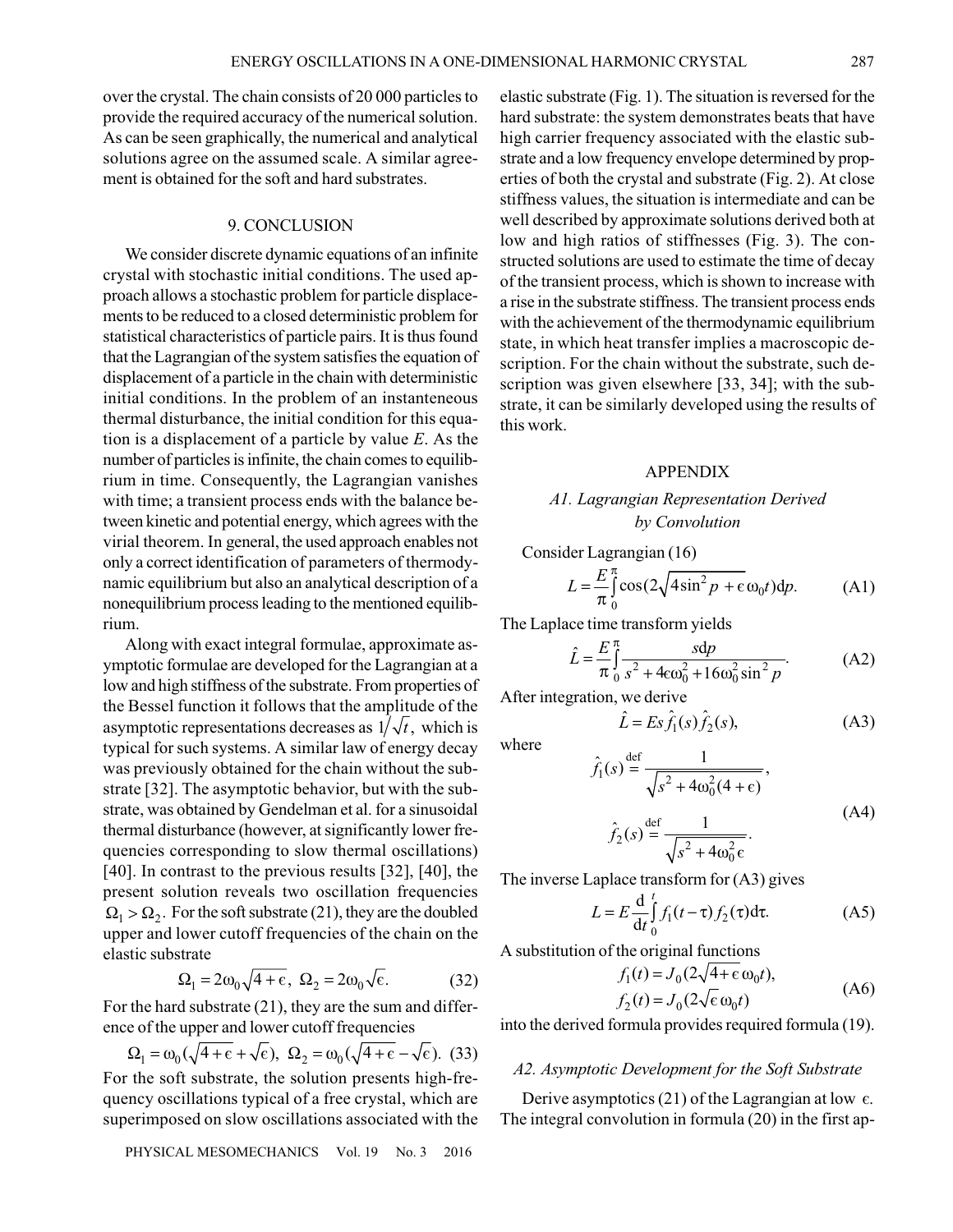

Fig. A1. Integral error of asymptotic representations against  $\epsilon$ . The error in formulae (21) (a) and (29) (b).



Fig. A2. Discrepancy against time at  $\epsilon = 1$  for formulae (21) (a) and (29) (b).

proximation of low  $\epsilon$  can be represented as

$$
S = \int_{0}^{T} J_0 \left( \frac{2}{\varepsilon} (T - \theta) \right) J_1(\theta) d\theta, \tag{A7}
$$

$$
\theta \stackrel{\text{def}}{=} 2\varepsilon \omega_0 \tau, \ T \stackrel{\text{def}}{=} 2\varepsilon \omega_0 t, \ \varepsilon \stackrel{\text{def}}{=} \sqrt{\varepsilon}. \tag{A8}
$$

It can be shown that the expression  $J_0((2/\epsilon)(T-\theta))$  in (A7) can be asymptotically replaced by  $\epsilon \delta(T-\theta)$  at low  $\epsilon$ , where  $\delta$  is the Dirac delta-function. Then

$$
S \approx \varepsilon \int_{0}^{T} \delta(T - \theta) J_{1}(\theta) d\theta = \frac{\varepsilon}{2} J_{1}(t) = \frac{1}{2} \sqrt{\varepsilon} J_{1}(2 \sqrt{\varepsilon} \omega_{0} t).
$$
\n(A9)

A substitution of the derived expression into (20) provides sought-for formula (21):

$$
\frac{L}{E} = J_0(2\sqrt{4+\epsilon}\omega_0 t) - \frac{1}{2}\sqrt{\epsilon}J_1(2\sqrt{\epsilon}\omega_0 t). \quad (A10)
$$

## A3. Numerical Estimation of the Error of Asymptotic Formulae

Prior to the estimation of the error of asymptotic expressions  $(21)$  and  $(29)$ , we calculate the integral error

$$
\text{Er}(\epsilon) = \sqrt{\frac{1}{t_{\text{er}}} \int_{0}^{t_{\text{er}}} \Delta^{2}(t) dt},
$$
\n
$$
\Delta(t) \stackrel{\text{def}}{=} \frac{|L_{\text{ex}}(t) - L_{\text{ap}}(t)|}{E},
$$
\n(A11)

where  $L_{\text{ex}}$  is the exact Lagrangian value,  $L_{\text{ap}}$  is its approximate representation (21) or (29), and  $t_{\rm er}$  is the interval of integration. The calculated dependence of the integral error on the parameter  $\epsilon$  is exhibited in Fig. A1. According to the derived diagrams, the error of the appropriate formulae tends to zero at low and high  $\epsilon$ , which bears evidence to their asymptotic accuracy. The error of both formulae is minute up to  $\epsilon = 1$ . Consequently, a solution can be described by approximate formula (21) at  $\epsilon \le 1$ and by approximate formula (29) at  $\epsilon \geq 1$ . According to Fig. A2, the maximum error does not exceed 1.5% for formula  $(21)$  and  $3\%$  for formula  $(29)$ .

In the calculations represented in Fig. A1, we use  $t_{\rm er} = 3.5\tau_0$ , i.e. the integration interval is chosen so as to cover first several periods of oscillations. As shown in Fig. A2, the error of asymptotic representations decreases with time, which allows for a relatively small interval of integration for the approximate estimate.

#### **ACKNOWLEDGMENTS**

The work was supported by the Ministry of Education and Science of the Russian Federation (Governent Contract 9.2091.2014/K). The authors are grateful to everyone who took part in the discussion of the work, especially to E.A. Ivanova, D.A. Indeytsev, V.A. Kuzkin, N.F. Morozov, and E.A. Tropp.

PHYSICAL MESOMECHANICS Vol. 19  $\mathrm{No}$  3 2016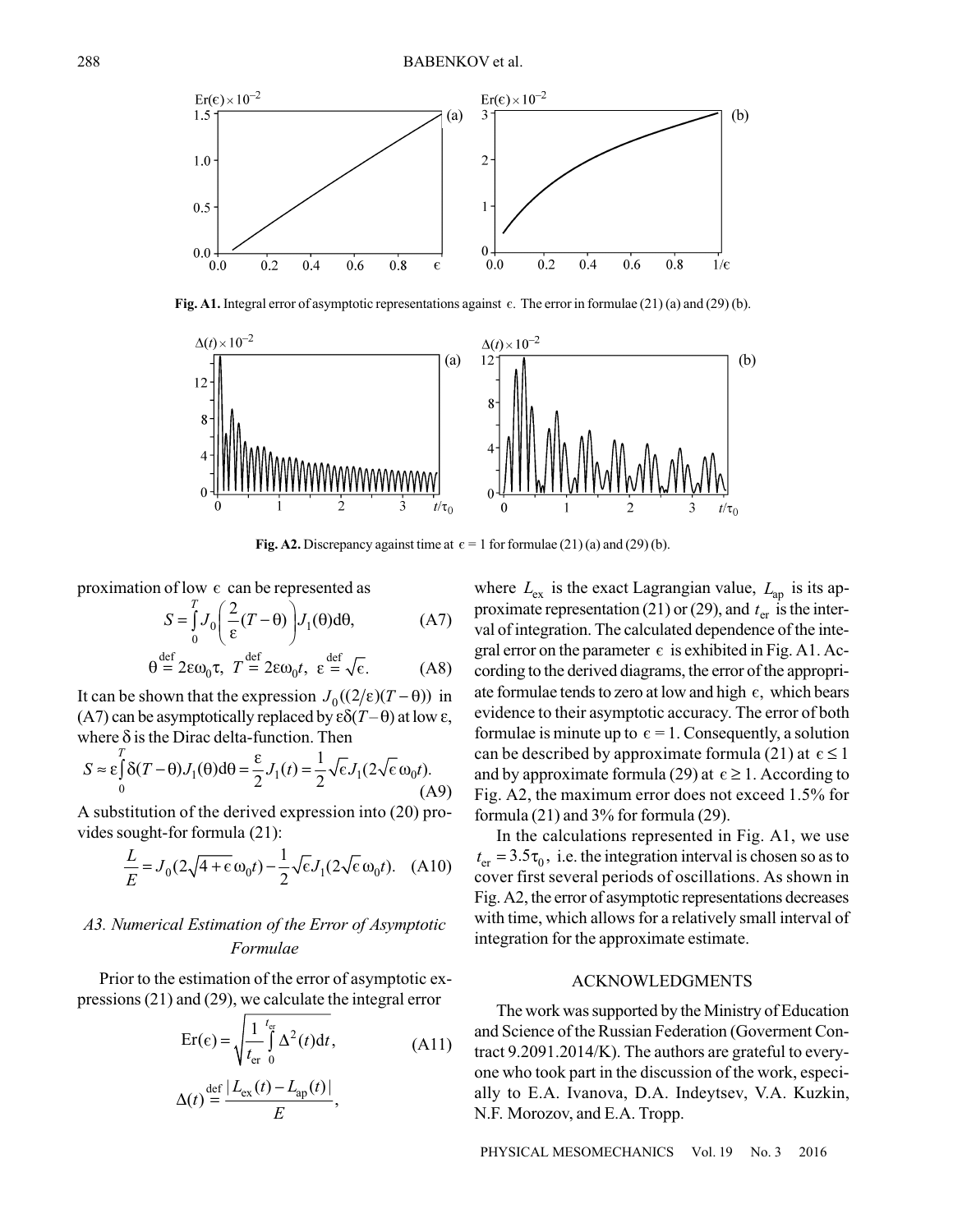## **REFERENCES**

- 1. Goldstein, R.V. and Morozov, N.F., Mechanics of Deformation and Fracture of Nanomaterials and Nanotechnologies, *Phys. Mesomech.*, 2007, vol. 10, no. 5–6, pp. 235– 246.
- 2. Goldstein, R.V. and Morozov, N.F., Fundamental Problems of Solid Mechanics in High Technologies, Phys. Mesomech., 2012, vol. 15, no. 3–4, pp. 224–231.
- 3. Krivtsov, A.M. and Morozov, N.F., On Mechanical Characteristics of Nanocrystals, Phys. Solid State, 2002, vol. 44, no. 12, pp. 2260–2262.
- 4. Hoover, W.G. and Hoover, C.G., Simulation and Control of Chaotic Nonequilibrium Systems: Advanced Series in Nonlinear Dynamics: V. 27, Singapore: World Scientific, 2015.
- 5. Porubov, A.V. and Berinskii, I.E., Nonlinear Plane Waves in Materials Having Hexagonal Internal Structure, Int. J. Nonlinear Mech., 2014, vol. 67, pp. 27-33.
- 6. Bonetto, F., Lebowitz, J.L., and Rey-Bellet, L., Fourier's Law: A Challenge to Theorists, Mathematical Physics 2000, Fokas, A., et al., Eds., London: Imperial College Press, 2000, pp. 128-150.
- 7. Eremeev, V.A., Ivanova, E.A., and Morozov, N.F., Some Problems of Nanomechanics, Phys. Mesomech., 2014, vol. 17, no. 1, pp. 23-29.
- 8. Eremeyev, V.A., Ivanova, E.A., and Indeitsev, D.A., Wave Processes in Nanostructures Formed by Nanotube Arrays or Nanosize Crystals, J. Appl. Mech. Tech. Phys., 2010, vol. 51, no. 4, pp. 569–578.
- 9. Kuzkin, V.A., Comment on "Negative Thermal Expansion in Single-Component Systems with Isotropic Interactions", J. Phys. Chem., 2014, vol. 118, no. 41, pp. 9793-9794.
- 10. Kuzkin, V.A. and Krivtsov, A.M., Nonlinear Positive/ Negative Thermal Expansion and Equations of State of a Chain with Longitudinal and Transverse Vibrations, Phys. Solid State. B, 2015, vol. 252, no. 7, pp. 1664-1670.
- 11. Goldstein, R.V., Gorodtsov, V.A., and Lisovenko, D.S., Mesomechanics of Multiwall Carbon Nanotubes and Nanowhiskers, Phys. Mesomech., 2009, vol. 12, no. 1, pp. 38–53.
- 12. Podolskaya, E.A., Panchenko, A.Y., Freidin, A.B., and Krivtsov, A.M., Loss of Ellipticity and Structural Transformations in Planar Simple Crystal Lattices, Acta Mech.,  $2015$ , pp. 1-17.
- 13. Lepri, S., Livi, R., and Politi, A., Thermal Conduction in Classical Low-Dimensional Lattices, *Phys. Rep.*, 2003, vol. 377, pp. 1–80.
- 14. Dhar, A., Heat Transport in Low-Dimensional Systems, Adv. Phys., 2008, vol. 57, pp. 457–537.
- 15. Aoki, K. and Kusnezov, D., Bulk Properties of Anharmonic Chains in Strong Thermal Gradients: Non-Equilibrium  $\phi^4$  Theory, *Phys. Lett. A*, 2000, vol. 265, pp. 250–256.
- 16. Gendelman, O.V. and Savin, A.V., Normal Heat Conductivity of the One-Dimensional Lattice with Periodic Potential, Phys. Rev. Lett., 2000, vol. 84, pp. 2381-2384.

PHYSICAL MESOMECHANICS Vol. 19 No. 3 2016

- 17. Giardina, C., Livi, R., Politi, A., and Vassalli, M., Finite Thermal Conductivity in 1D Lattices, *Phys. Rev. Lett.*, 2000, vol. 84, pp. 2144-2147.
- 18. Gendelman, O.V. and Savin, A.V., Normal Heat Conductivity in Chains Capable of Dissociation, Europhys. Lett., 2014, vol. 106, p. 34004.
- 19. Bonetto, F., Lebowitz, J.L., and Lukkarinen, J., Fourier's Law for a Harmonic Crystal with Self-Consistent Stochastic Reservoirs, J. Stat. Phys., 2004, vol. 116, pp. 783-813.
- 20. Le-Zakharov, A.A. and Krivtsov, A.M., Molecular Dynamics Investigation of Heat Conduction in Crystals with Defects, Doklady Physics, 2008, vol. 53, no. 5, pp. 261–264.
- 21. Chang, C.W., Okawa, D., Garcia, H., Majumdar, A., and Zettl, A., Breakdown of Fourier's Law in Nanotube Thermal Conductors, *Phys. Rev. Lett.*, 2008, vol. 101, p. 075903.
- 22. Xu, X., Pereira, L.F., Wang, Y., Wu, J., Zhang, K., Zhao, X., Bae, S., Bui, C.T., Xie, R., Thong, J.T., Hong, B.H., Loh, K.P., Donadio, D., Li, B., and Ozyilmaz, B., Length-Dependent Thermal Conductivity in Suspended Single-Layer Graphene, Nat. Commun., 2014, vol. 5, p. 3689.
- 23. Hsiao, T.K., Huang, B.W., Chang, H.K., Liou, S.C., Chu, M.W., Lee, S.C., and Chang, C.W., Micron-Scale Ballistic Thermal Conduction and Suppressed Thermal Conductivity in Heterogeneously Interfaced Nanowires, Phys. Rev. B, 2015, vol. 91, p. 035406.
- 24. Lepri, S., Mejia-Monasterio, C., and Politi, A., Nonequilibrium Dynamics of a Stochastic Model of Anomalous Heat Transport, J. Phys. A: Math. Theor., 2010, vol. 43,  $p. 065002(22 p.).$
- 25. Kannan, V., Dhar, A., and Lebowitz, J.L., Nonequilibrium Stationary State of a Harmonic Crystal with Alternating Masses, *Phys. Rev. E*, 2012, vol. 85, p. 041118.
- 26. Dhar, A. and Dandekar, R., Heat Transport and Current Fluctuations in Harmonic Crystals, *Physica A*, vol. 418, pp. 49– 64.
- 27. Ivanova, E.A. and Vilchevskaya, E.N., Description of Thermal and Micro-Structural Processes in Generalized Continua: Zhilin's Method and Its Modifications, Generalized Continua as Models for Materials with Multi-Scale Effects or under Multi-Field Actions, Altenbach, H., Forest, S., and Krivtsov, A.M., Eds., Berlin: Springer, 2013, pp. 179-197.
- 28. Ivanova, E.A., Description of Mechanism of Thermal Conduction and Internal Damping by Means of Two Component Cosserat Continuum, Acta Mech., 2014, vol. 225, no. 3, pp. 757–795.
- 29. Tzou, D.Y., Macro- to Microscale Heat Transfer: The Lagging Behavior, Chichester: John Wiley & Sons, 2015.
- 30. Landau, L.D. and Lifshitz, E.M., Mechanics, A Course of Theoretical Physics, Volume 1, Oxford: Pergamon Press, 1969.
- 31. Allen, M.P. and Tildesley, A.K., Computer Simulation of Liquids, Oxford: Clarendon Press, 1987.
- 32. Krivtsov, A.M., Energy Oscillations in a One-Dimensional Crystal, *Doklady Physics*, 2014, vol. 59, no. 9, pp. 427– 430.